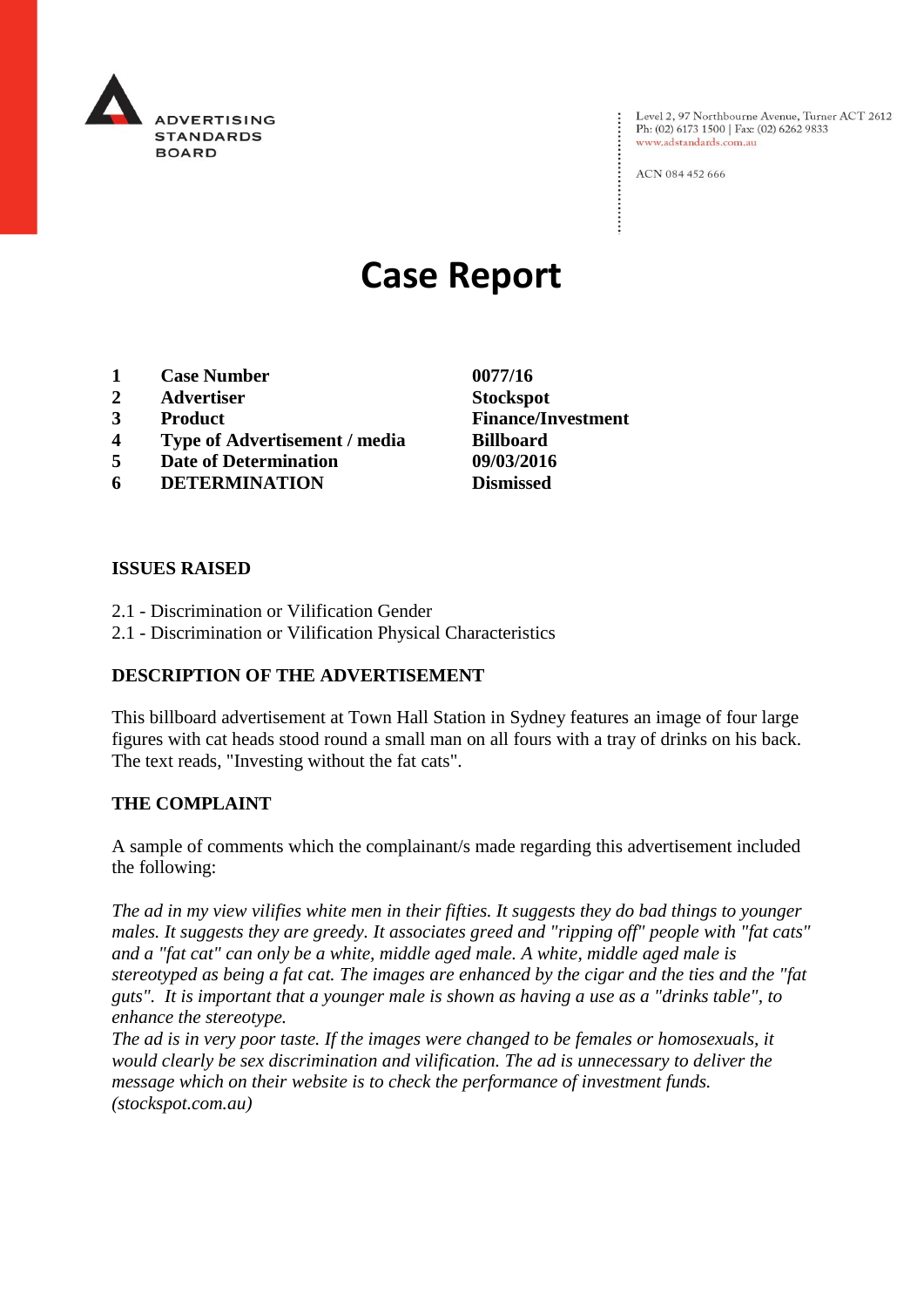## **THE ADVERTISER'S RESPONSE**

Comments which the advertiser made in response to the complainant/s regarding this advertisement include the following:

*Stockspot is an online investment platform, offering people a simple and low cost service for investing in diversified portfolios. We are a consumer champion brand and have been exposing the high fees and conflicts of interest in the financial services industry since 2013.*

*Each year, we publish the 'Fat Cat Funds Report', which looks into how fees are consuming the superannuation savings of ordinary Australians.*

*The 2015 report is available here: https://www.stockspot.com.au/fatcat/*

*Our research has helped over 10,000 Australians engage about their super and been attracted extensive coverage in the media as well as consumer advocacy groups such as CHOICE.*

*- SMH : Funds fattening up on superannuation fees (http://www.smh.com.au/business/banking-and-finance/funds-are-fattening-up-onsuperannuation-fees-20151115-gkzghy.html)*

*- SMH : Fat cats rake in super sized fees (http://www.smh.com.au/business/fat-cats-rake- insupersized-fees-20141114-11motl.html)*

*- CHOICE: Superannuation fund performance and fees (https://www.choice.com.au/money/financial-planning-andinvesting/superannuation/articles/superannuation-funds-performance-and-fees-191115)*

*- 9 News: High superannuation fees breaking the bank (http://www.9news.com.au/national/2015/12/27/19/34/high-superannuation-fees-breakingthe-bank)*

*Our service is built on transparency and created to offer people an alternative to traditional fund managers who charge high fees and typically recommend products from which they are being paid. Our low-cost model removes the layers of 'middle men' common to the investment and super industry. We do not accept commissions or kick-backs and always act in our clients' best interest.*

*This ad communicates our point of difference in the market place, highlighting that there are no extra/unnecessary layers of people or fees 'clipping the ticket'.*

*To deliver this message in an interesting way, we've used the well-known and wellunderstood metaphor of a "fat cat" (i.e. a selfish and greedy person who takes advantage of others for their own personal gain).*

*The ad is not derogatory or discriminatory to "white men in their fifties" or any demographic of society. It is simply a fictitious cartoon playing off a common phrase for people who rip off consumers.*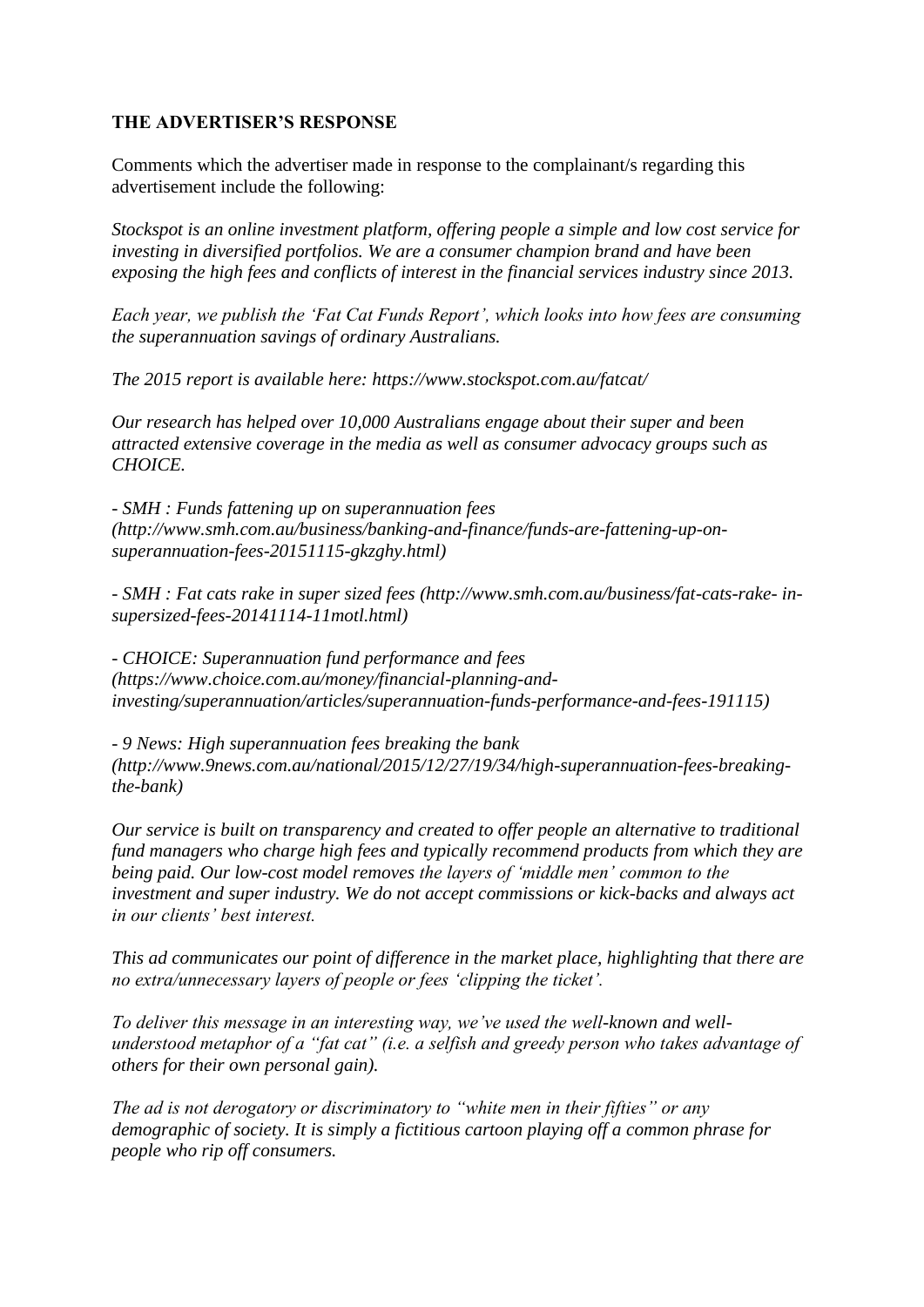#### **THE DETERMINATION**

The Advertising Standards Board ("Board") considered whether this advertisement breaches Section 2 of the Advertiser Code of Ethics (the "Code").

The Board noted the complainant's concerns that the advertisement depicts images of overweight men with cat heads, described as 'fat cats' and is vilifying of white men in their fifties.

The Board viewed the advertisement and noted the advertiser's response.

The Board considered whether the advertisement complied with Section 2.1 of the Code which requires that 'advertisements shall not portray or depict material in a way which discriminates against or vilifies a person or section of the community on account of race, ethnicity, nationality, gender, age, sexual preference, religion, disability, mental illness or political belief.'

The Board noted this billboard advertisement features an image of four large figures with cat heads and male bodies wearing suits and the text reads, "Investing without the fat cats".

The Board noted the complainant's concerns that the advertisement suggests white men in their fifties are greedy and do bad things to younger males and that a fat cat can only be a white, middle-aged male.

The Board noted the Macquarie Dictionary definition of 'fat cat':

n. Colloq (derog) 1. someone who receives special comforts and privileges from their position or wealth: the fat cats of the public service. 2. a wealthy person.

The Board noted that the advertised product is for investment services and considered that the term 'fat cat' is part of the common Australian vernacular with regards to describing some financial institutions that benefit from investing the money of others. The Board noted that in the advertisement the human figures with the cat heads do appear male but considered that as the finance industry is commonly known for being represented by white middle aged men. The Board noted that the advertisement is promoting a service which allows a consumer to invest without paying money to a 'fat cat' and considered that the cat-men in the advertisement are representative of the finance sector as a whole rather than as individuals.

The Board noted that a small man is on his hands and knees with drinks on his back in front of the four large figures. The Board noted the complainant's concern that the advertisement suggests that older men do bad things to younger men but considered that this scene is more suggestive of a 'Wolf of Wall Street' scenario where the average, less financially secure man provides the means for the 'fat cats' to increase their wealth. The Board considered that the message of the advertisement is clearly in the context of financial investment and there is no suggestion that older men would treat younger men in an inappropriate manner but rather that this financial institutions will treat people better than other companies might do with regards to investing their money.